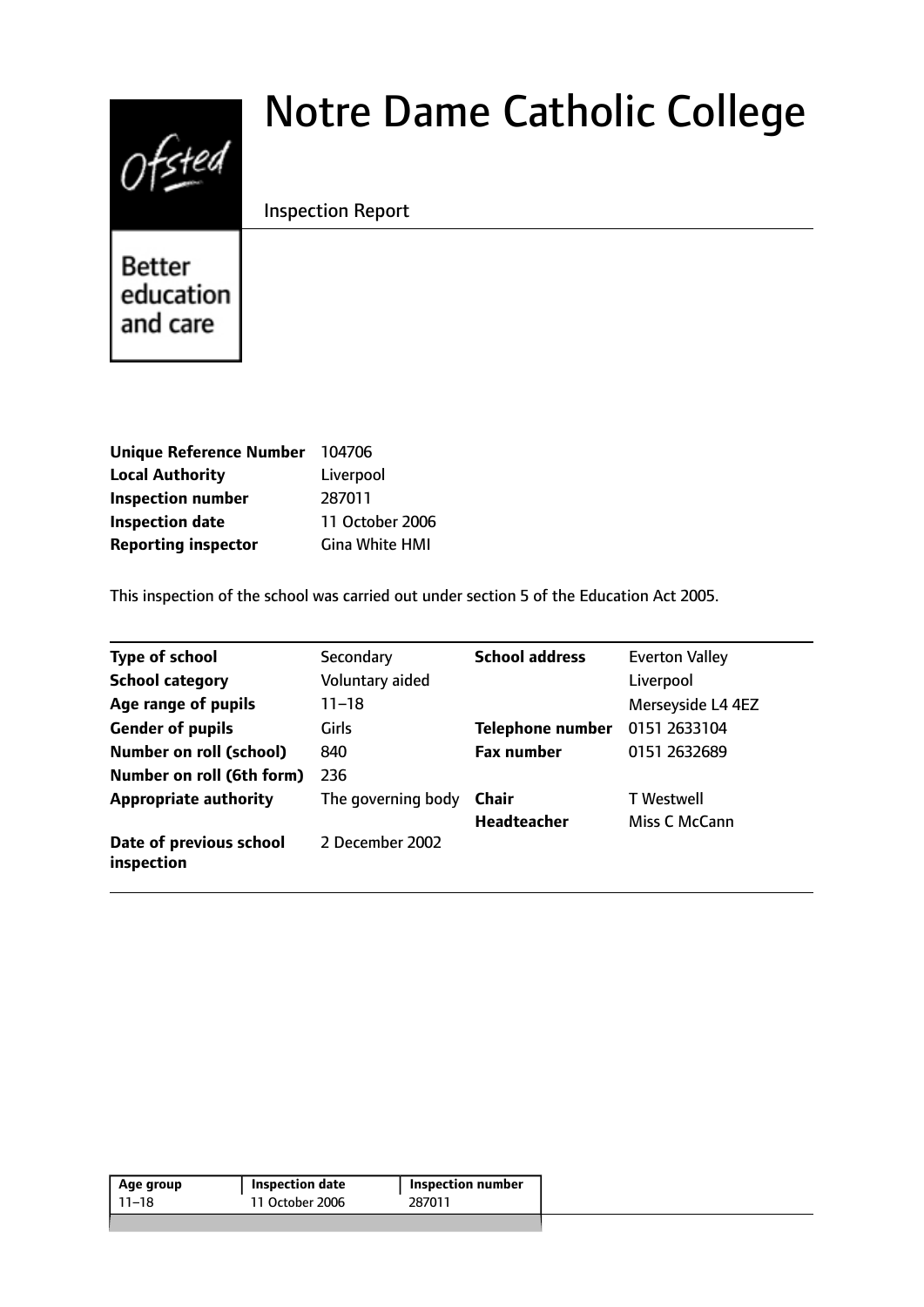© Crown copyright 2006

Website: www.ofsted.gov.uk

This document may be reproduced in whole or in part for non-commercial educational purposes, provided that the information quoted is reproduced without adaptation and the source and date of publication are stated.

Further copies of this report are obtainable from the school. Under the Education Act 2005, the school must provide a copy of this report free of charge to certain categories of people. A charge not exceeding the full cost of reproduction may be made for any other copies supplied.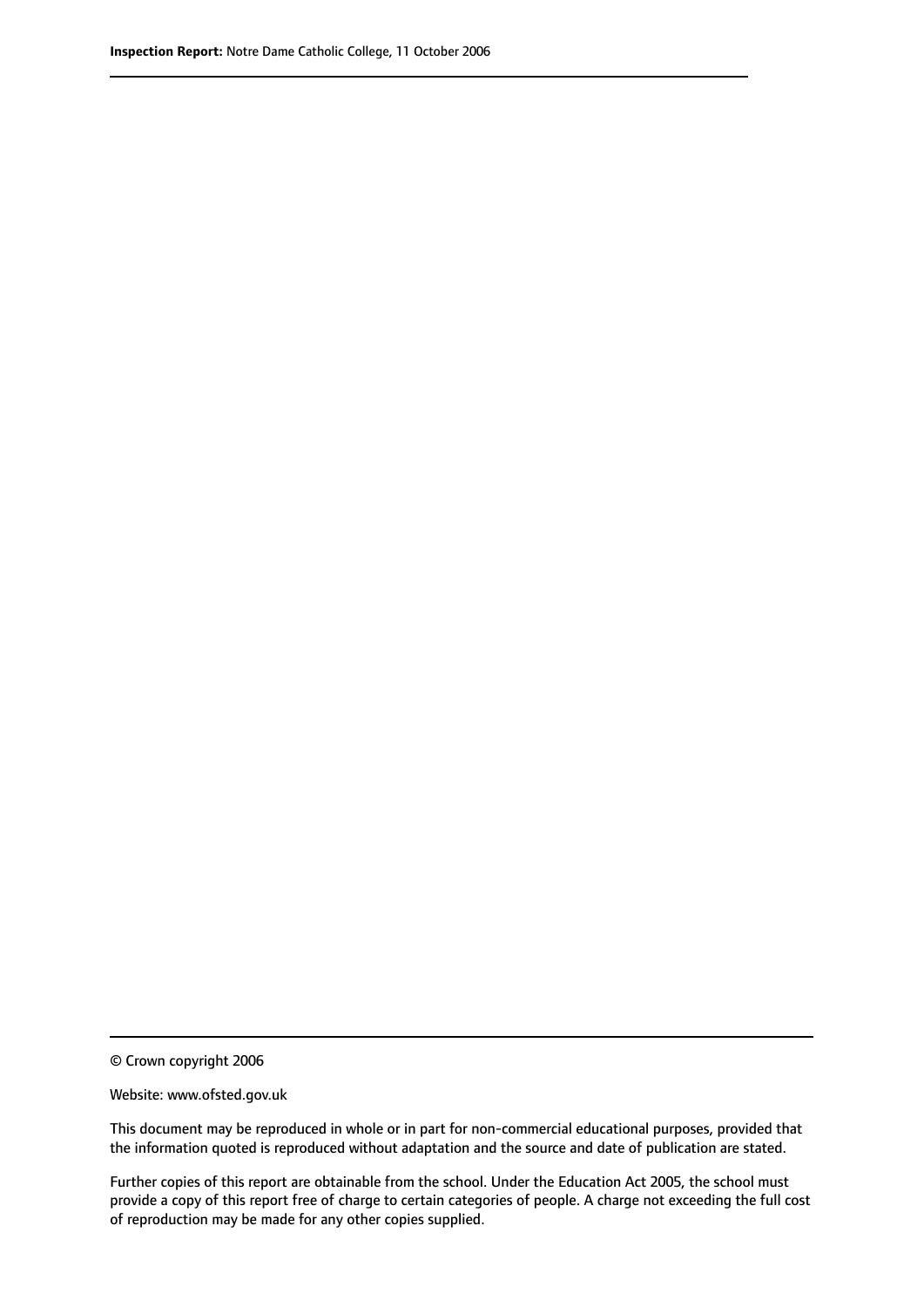# **Introduction**

The inspection was carried out by one of Her Majesty's Inspectors and one Additional Inspector. During the inspection, meetings were held with representative groups of students across the college, a governor, the headteacher and other senior staff, some curriculum team and subject leaders and coordinators of special needs and inclusion support. A small sample of lessons was visited. The college provided a wide range of documentation including recent pupil data to support its self-evaluation. Over 181 questionnaires were returned, enabling the inspection team to gather and take into account the views of approximately one fifth of the parents with children at the college. A section 48 inspection of the college's religious education and collective worship took place at the same time, carried out by a member of the Liverpool Archdiocese.

#### **Description of the school**

The college, founded in 1869 under the trusteeship of the Sisters of Notre Dame, provides education and care for girls within a distinct Catholic ethos. The college serves an area of significant social and economic disadvantage. Around 50% of students are eligible for free school meals and this is much higher than average, as is the 35% who have learning difficulties and/or disabilities. Just over 8% of students are of minority ethnic heritage, including six asylum seekers and refugees. Five of these students are in the early stages of learning English. The college is well established as a specialist arts college and has achieved a number of national awards for college improvement and inclusion. Since September 2004 the college has been part of the North Central Liverpool Sixth Form Collaborative and has joint sixth form provision with three other schools.

#### **Key for inspection grades**

| Grade 1 | Outstanding  |
|---------|--------------|
| Grade 2 | Good         |
| Grade 3 | Satisfactory |
| Grade 4 | Inadequate   |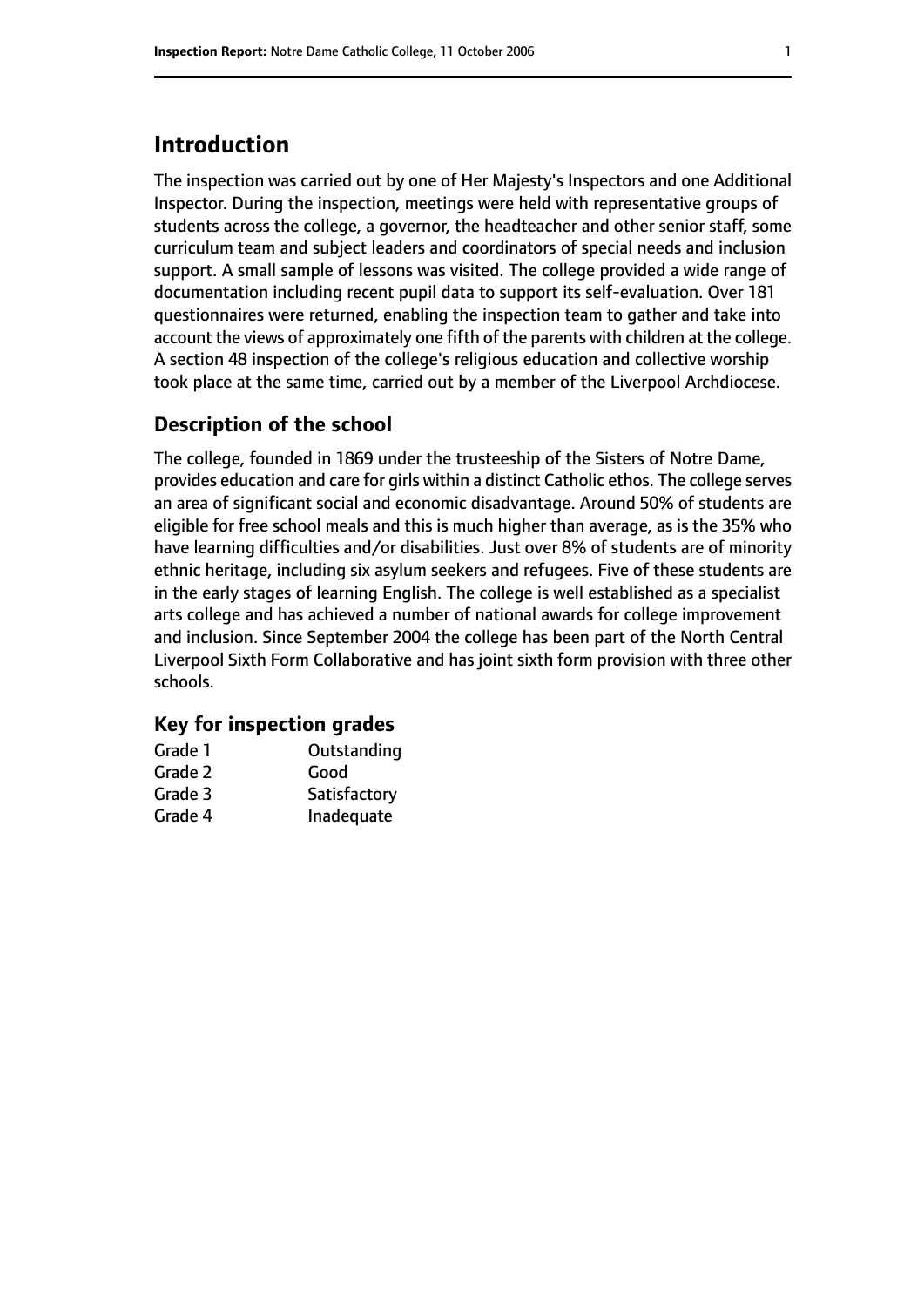# **Overall effectiveness of the school**

#### **Grade: 2**

Notre Dame is a good college with a number of outstanding features: it provides a good education for its students. Its values and mission to 'serve the students' needs and aspirations' and to 'give students what they need for life' are very well demonstrated in the outstanding provision throughout the college for students' personal development and well-being and in the extensive range of additional opportunities in the curriculum.

Students respond well to this supportive and caring environment and one girl summed up the feelings of many when she said, 'It is like a family here and we all get on well with each other.' A large majority, including significantly high numbers of students with learning difficulties and/or disabilities and all looked-after children, choose to continue their education into the sixth form.

Specialist arts status underpins these strengths and has contributed significantly to promote students' cultural and social development. In discussions, students are enthusiastic about the difference it has made to them: they value the wider opportunities to learn musical instruments; enjoy participating in the productions and musical events; feel more confident and are proud to represent their college.

Standards are improving, particularly in performing arts subjects, although they remain below national averages overall at Key Stage 3 and in the proportion achieving five or more A\* to C grades, including English and mathematics, at GCSE. Nevertheless, in 2005 the students' overall GCSE results placed them in the top 3% in England, taking their context and earlier attainment into account. Most students gain qualifications and successfully complete elements of vocational courses. The inconsistent attendance ofsome students and very poor attendance of a small minority undermine the college's efforts to raise standards further.

Students' behaviour during the inspection was exemplary in lessons and around the college. Relationships between students and teachers are supportive and help to encourage confident attitudes to learning. Teachers have recently participated in training to introduce new approaches to lessons to make them even more stimulating. In the best lessons, tasks are well devised according to students' levels of attainment and work is matched to individual learning needs, but this is inconsistent across the college. In some lessons students know their targets and the level they are working at but teachers' feedback to students does not always explain precisely enough what they need to do in order to improve to reach the next level.

Partnerships with other schools, local networks and support services are excellent. They are used effectively to promote and enrich work with students and the local community and to share best practice. The college has become a focal point for the community, and performing arts events have successfully helped to break down barriers and informally engage more parents in its work. Parents who responded to the inspection questionnaire are supportive of the college and the positive impact it is having on their daughters: one parent is 'proud her daughter attends the college'.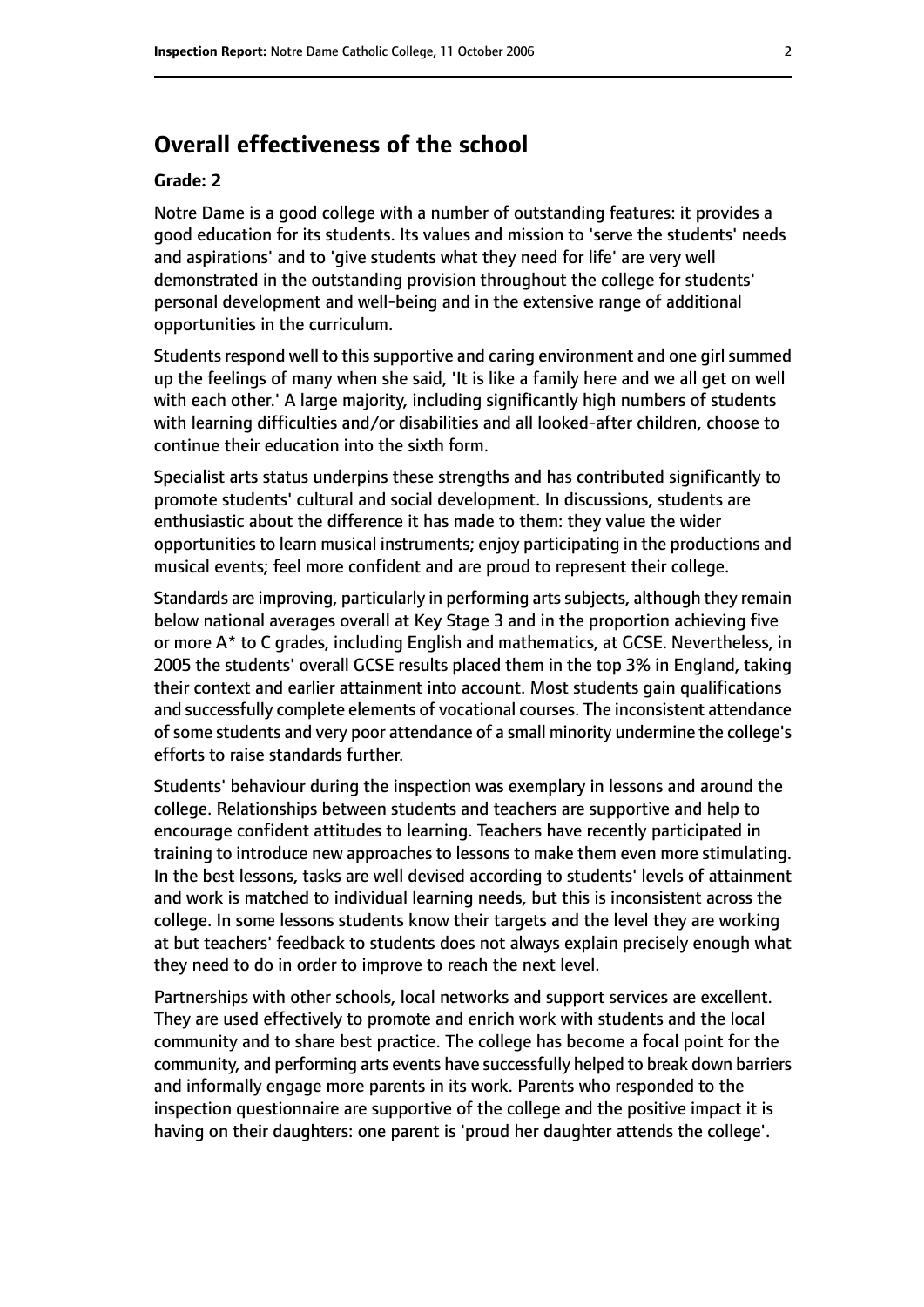The headteacher's leadership is excellent. Her commitment and determination to improve the life chances for students is shared by staff. She has played a key role in promoting partnership work and has harnessed the strengths of staff extremely well to create a very effective senior leadership team. The college has a good track record of responding effectively to the needs of vulnerable groups of students and in meeting performance targets but governors and senior leaders are not complacent and they say rightly that 'more needs to be done'. Establishing good attendance patterns amongst students remains a significant problem which the college has yet to crack despite its best efforts. The college has made progress in tackling the issues from the last inspection and the good leadership and management throughout the college demonstrates good capacity to promote further improvement.

#### **Effectiveness and efficiency of the sixth form**

#### **Grade: 2**

The sixth form is good with some outstanding features. It is well led and students' progress is monitored effectively. Advice and support to meet students' needs is good and attendance is improving. The quality of teaching and learning is good: standards are rising in most subjects and improvement plans are in place to tackle those that are slower to respond. Opportunities to study a wide range of academic and vocational courses and an extensive programme of performing arts and activity significantly enrich the curriculum. Provision for students' personal development is outstanding. Planned opportunities to take responsibility and contribute to the community promote students' confidence and maturity and prepare them effectively for life after the sixth form.

#### **What the school should do to improve further**

- Improve the quality of teaching and learning to ensure students' individual needs are met consistently in lessons.
- Ensure consistency in teachers' feedback to students so that they know precisely what they need to do to improve and move their learning on.
- Improve attendance to raise standards further.

# **Achievement and standards**

#### **Grade: 2**

#### **Grade for sixth form: 2**

Achievement is good overall. Students enter the college with standards that are below national expectations. Intensive support helps many students make good progress in their reading skills, although Key Stage 3 test results in the core subjects were below average overall in 2005. This was because science and mathematics results were exceptionally low in 2005. Both subjects' results improved markedly in 2006 because of successful efforts to tackle this. Currently, most students are making good progress in Years 7 and 9 across all subjects, although regular checks on how well students are doing has identified recently a number of Year 8 students who are not making the progress the college expects them to. Curriculum leaders are investigating this.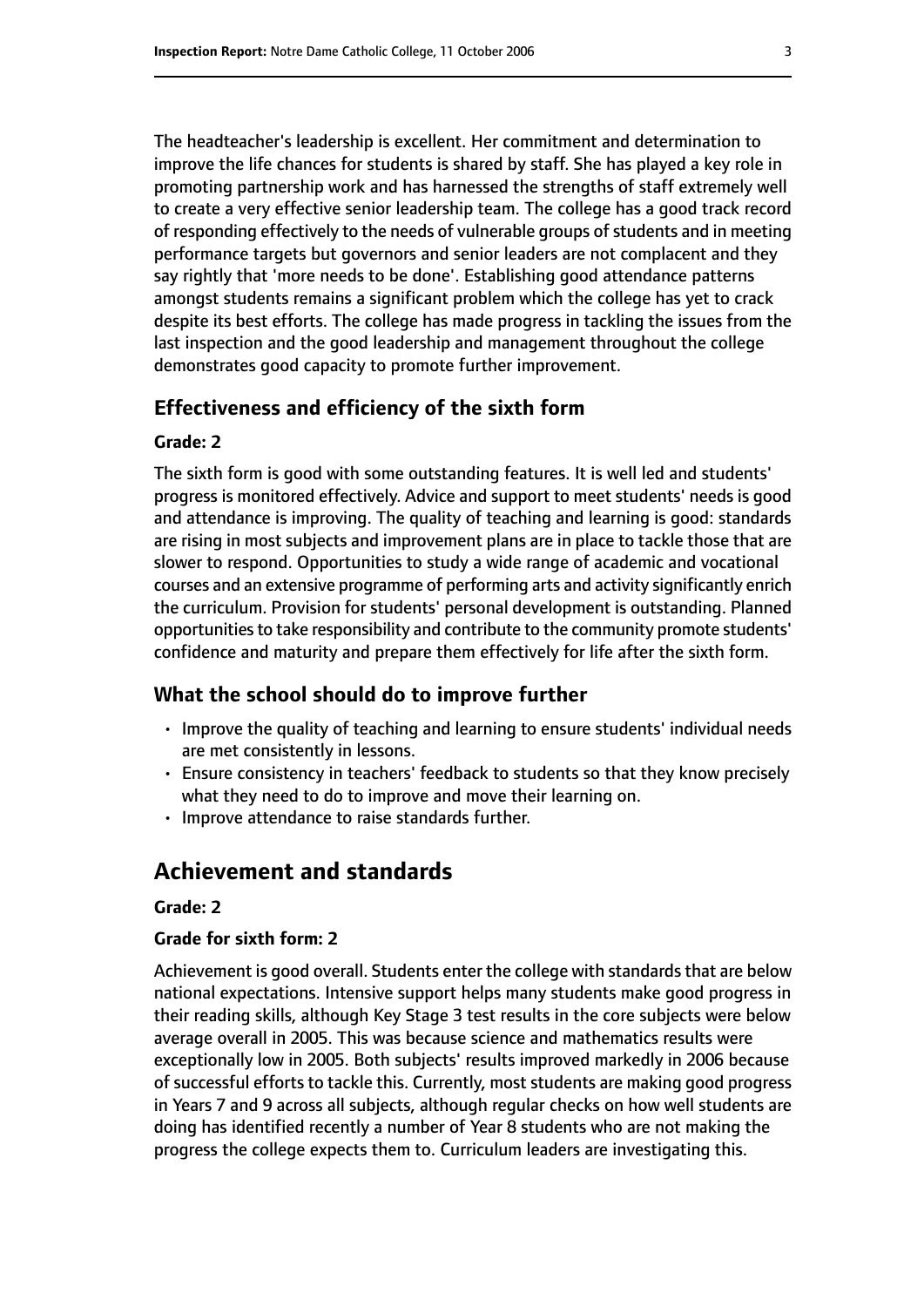Standards at Key Stage 4 are improving and the proportion of students achieving five or more higher GCSE grades is very high, taking the students' earlier attainment into account. In 2005, 60% of students gained the equivalent of five or more GCSEs at grades A\* to C and results improved further in 2006. Students have responded well to the increase in vocational courses and this is driving results upwards. However, fewer than 20% of students achieved an  $A^*$  to C grade in both English and mathematics. A range of measures to tackle this problem early, as well as additional literacy and numeracy support in the sixth form, has been put in place. This is beginning to reap benefits and most Year 10 and 11 students are now making good progress in English and mathematics.

Standards in the sixth form are broadly in line with national averages and the college's data show that students make good progress overall.

# **Personal development and well-being**

**Grade: 1**

#### **Grade for sixth form: 1**

Students enjoy their education and make a positive contribution to it through involvement in the college council. Their views are taken seriously and acted upon. Healthy lifestyles are extremely well promoted: students have been instrumental in convincing caterers to introduce healthier options in the canteen. Students' spiritual, moral, social and cultural development is outstanding. They have many opportunities to care for and support each other: they coordinate and raise significant amounts for charities and sixth formers are proud to serve as mentors to younger students.

# **Quality of provision**

#### **Teaching and learning**

#### **Grade: 2**

#### **Grade for sixth form: 2**

Teaching and learning are good overall and this leads to at least good achievement. There is variation in the quality of teaching across the college; some is outstanding and most is good, particularly in performing arts. Pockets of satisfactory and weaker practice are present but college records show that regular and thorough lesson observation and the sharing of good practice are reducing them. Most teachers explain things well, emphasise new subject language and develop interesting and relevant tasks to engage students in learning. In the best lessons students discuss and explore ideas amongst themselves and have opportunities to develop independent learning skills. A few lessons are not planned carefully enough or in sufficient detail to help all students learn well. More commonly, students do not know precisely enough what they need to do to improve to reach the next step in learning.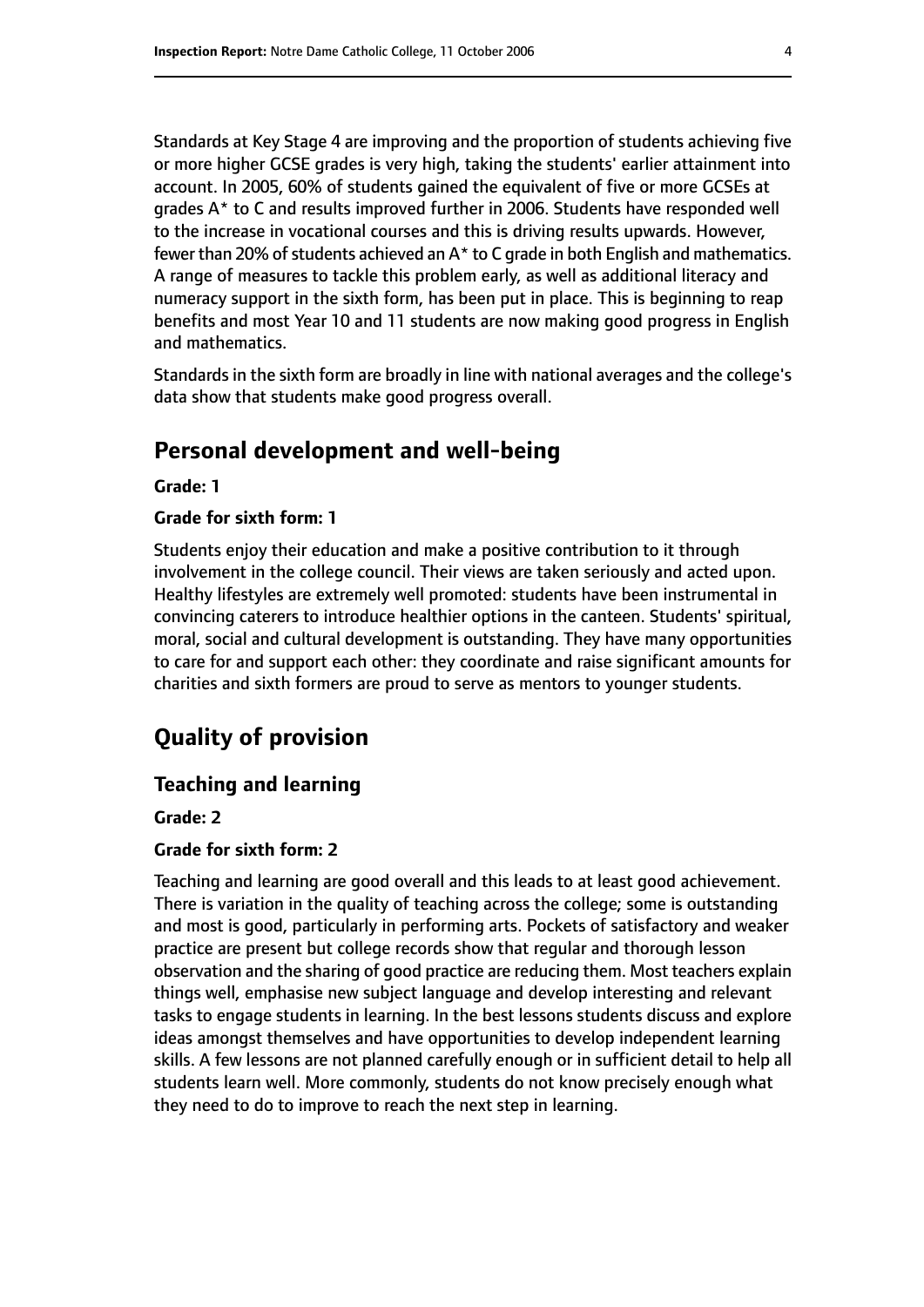#### **Curriculum and other activities**

#### **Grade: 1**

#### **Grade for sixth form: 1**

The curriculum is redesigned annually to meet the specialist interests and needs of individuals, including those with learning difficulties and/or disabilities. Vocational courses, including student apprenticeships and extended work placements, promote students' engagement in learning and contribute to their exceptional achievement. The college's status as an arts college is clearly reflected in the opportunities students are offered to gain qualifications in performing arts and in the extra provision for gifted and talented musicians, dancers and actors. A strong work-related learning programme prepares students very well for the future. Citizenship is integrated well into the curriculum and students are well informed about their rights and responsibilities as citizens. A high proportion of students participate in the outstanding range of sporting and performing arts activities which take place outside of college hours.

#### **Care, guidance and support**

**Grade: 2**

#### **Grade for sixth form: 2**

Care and support for students are good. Vetting procedures and arrangements for child protection, and adequate training for staff with responsibilities, are in place. All students are confident in seeking help from teachers and support staff and are equally assured that it is there when they need it. Students who need extra support to learn English and those with learning difficulties and/or disabilities know that, 'every lesson someone is there to help us with our reading'. Students know that they are improving. Practices in the college draw data together but the tools to rigorously analyse the progress students are making in all subjects are underdeveloped. The gap is identified and the college has plans to tackle this.

#### **Leadership and management**

#### **Grade: 2**

#### **Grade for sixth form: 2**

Leadership and management are effective: the day-to-day running of the college is orderly and systems and procedures are firmly established. Governance and the senior leadership of the college are good: the senior management team work well together and they have a thorough understanding of their roles and responsibilities. Self-evaluation is good: the leadership team, staff and governors share an accurate understanding of the college's strengths and weaknesses. Priorities in college plans target the weaker areas effectively and strategies to take the college forward are firmly focused on improving the quality of teaching and learning. Senior staff have an accurate view of the quality of lessons.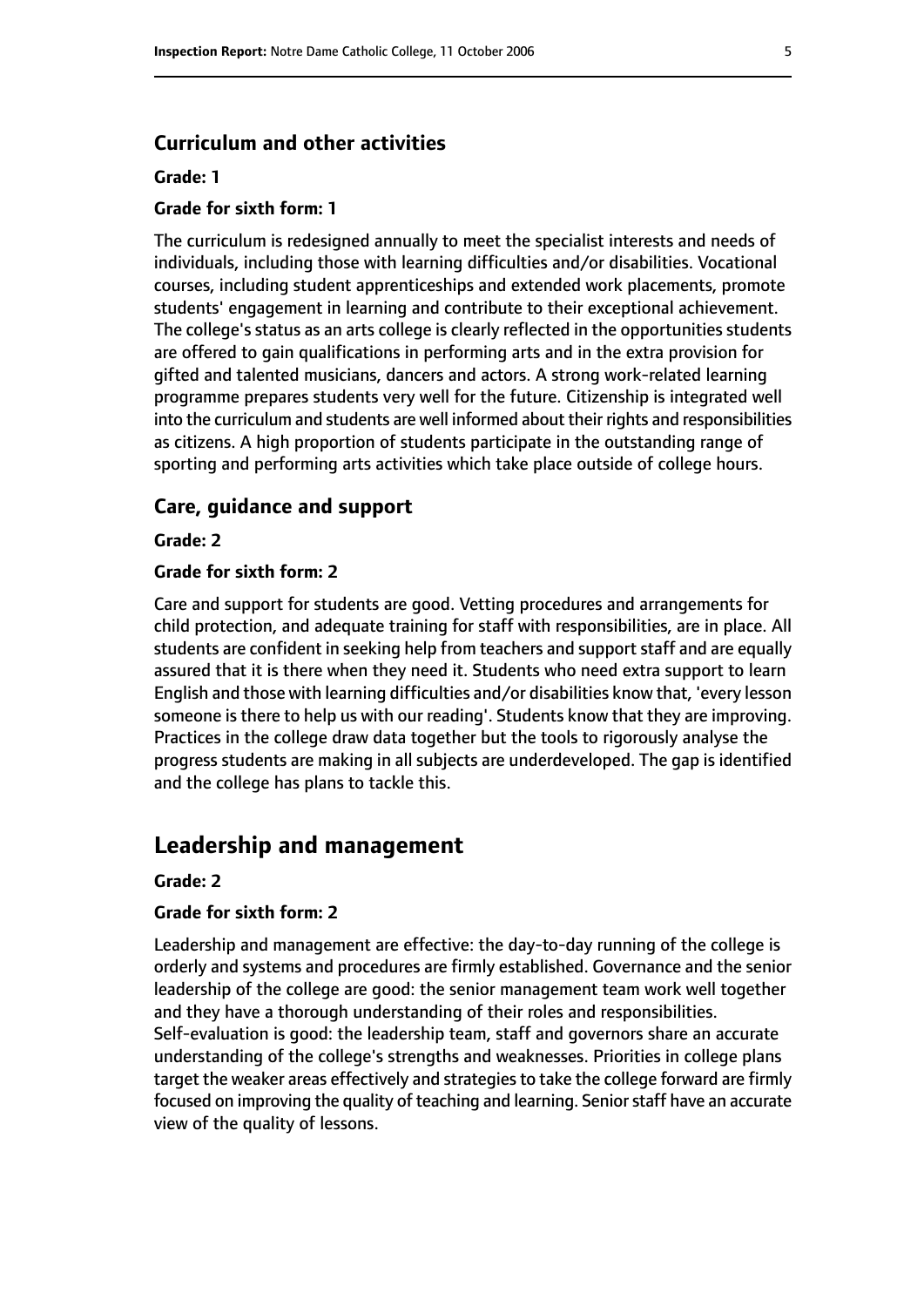Work is ongoing to improve further the rigour of tracking procedures. A planned programme of training to prepare and support middle leaders to play a more comprehensive role in checking and improving the quality of learning has started.

Governors are well led and are both supportive and challenging of the college. Procedures are sound but there is scope for more challenge and questioning of the impact the college is having on the learning of specific groups of students. Resources are well managed and the college provides good value for money.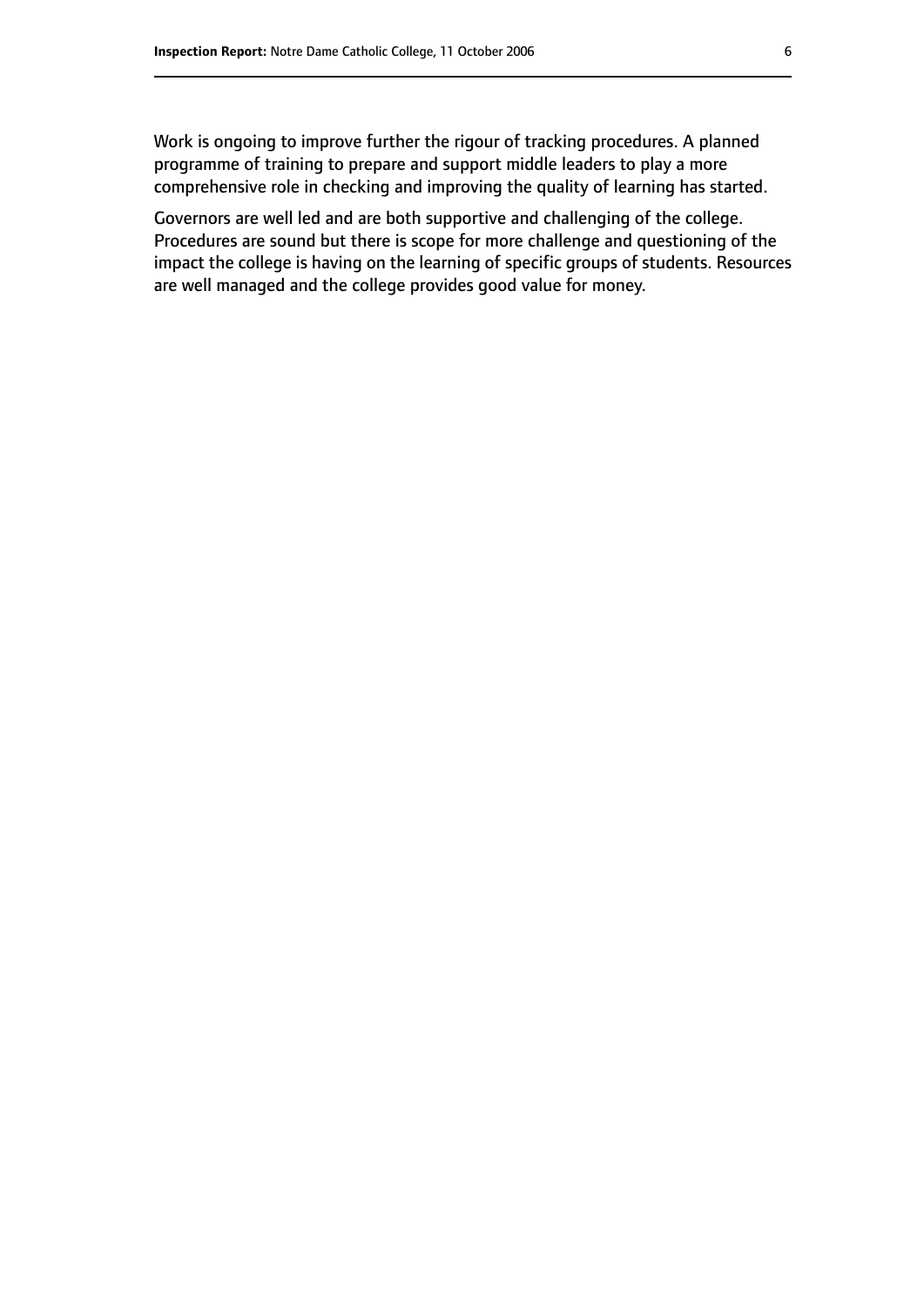**Any complaints about the inspection or the report should be made following the procedures set out inthe guidance 'Complaints about school inspection', whichis available from Ofsted's website: www.ofsted.gov.uk.**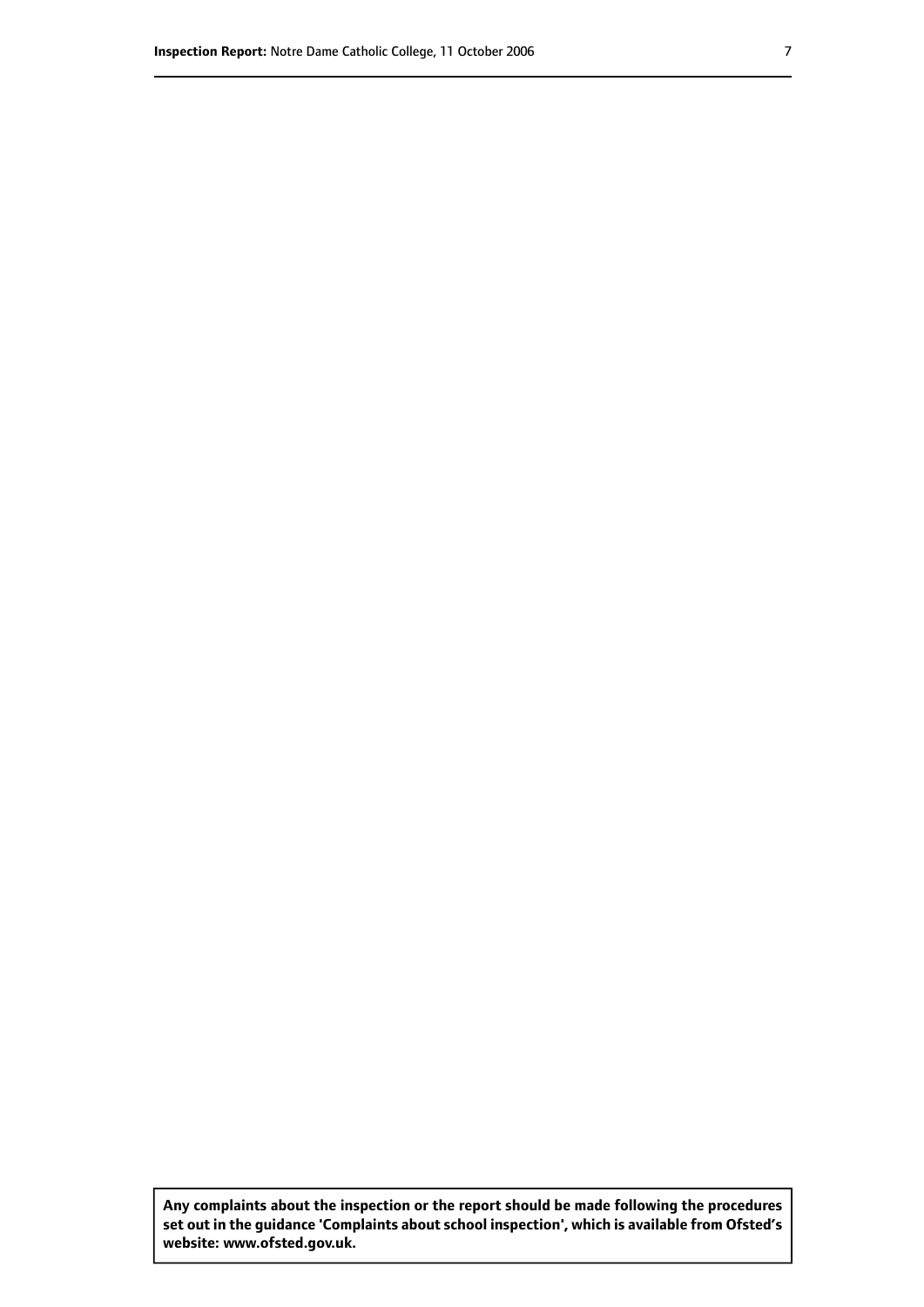# **Inspection judgements**

| Key to judgements: grade 1 is outstanding, grade 2 good, grade 3 satisfactory, $\parallel$ | <b>School</b>  | $16-19$ |
|--------------------------------------------------------------------------------------------|----------------|---------|
| and grade 4 inadeguate                                                                     | <b>Overall</b> |         |

# **Overall effectiveness**

| How effective, efficient and inclusive is the provision of<br>education, integrated care and any extended services in meeting<br>the needs of learners? |     |     |
|---------------------------------------------------------------------------------------------------------------------------------------------------------|-----|-----|
| How well does the school work in partnership with others to<br>promote learners' well-being?                                                            |     |     |
| The effectiveness of the school's self-evaluation                                                                                                       |     |     |
| The capacity to make any necessary improvements                                                                                                         |     |     |
| Effective steps have been taken to promote improvement since<br>the last inspection                                                                     | Yes | Yes |

### **Achievement and standards**

| How well do learners achieve?                                                                               |  |
|-------------------------------------------------------------------------------------------------------------|--|
| The standards <sup>1</sup> reached by learners                                                              |  |
| How well learners make progress, taking account of any significant<br>variations between groups of learners |  |
| How well learners with learning difficulties and disabilities make<br>progress                              |  |

# **Personal development and well-being**

| How good is the overall personal development and<br>well-being of the learners?                                  |  |
|------------------------------------------------------------------------------------------------------------------|--|
| The extent of learners' spiritual, moral, social and cultural<br>development                                     |  |
| The behaviour of learners                                                                                        |  |
| The attendance of learners                                                                                       |  |
| How well learners enjoy their education                                                                          |  |
| The extent to which learners adopt safe practices                                                                |  |
| The extent to which learners adopt healthy lifestyles                                                            |  |
| The extent to which learners make a positive contribution to<br>the community                                    |  |
| How well learners develop workplace and other skills that will<br>contribute to their future economic well-being |  |

# **The quality of provision**

| How effective are teaching and learning in meeting the<br>full range of the learners' needs?          |  |
|-------------------------------------------------------------------------------------------------------|--|
| How well do the curriculum and other activities meet the<br>range of needs and interests of learners? |  |
| How well are learners cared for, guided and supported?                                                |  |

 $^1$  Grade 1 - Exceptionally and consistently high; Grade 2 - Generally above average with none significantly below average; Grade 3 - Broadly average to below average; Grade 4 - Exceptionally low.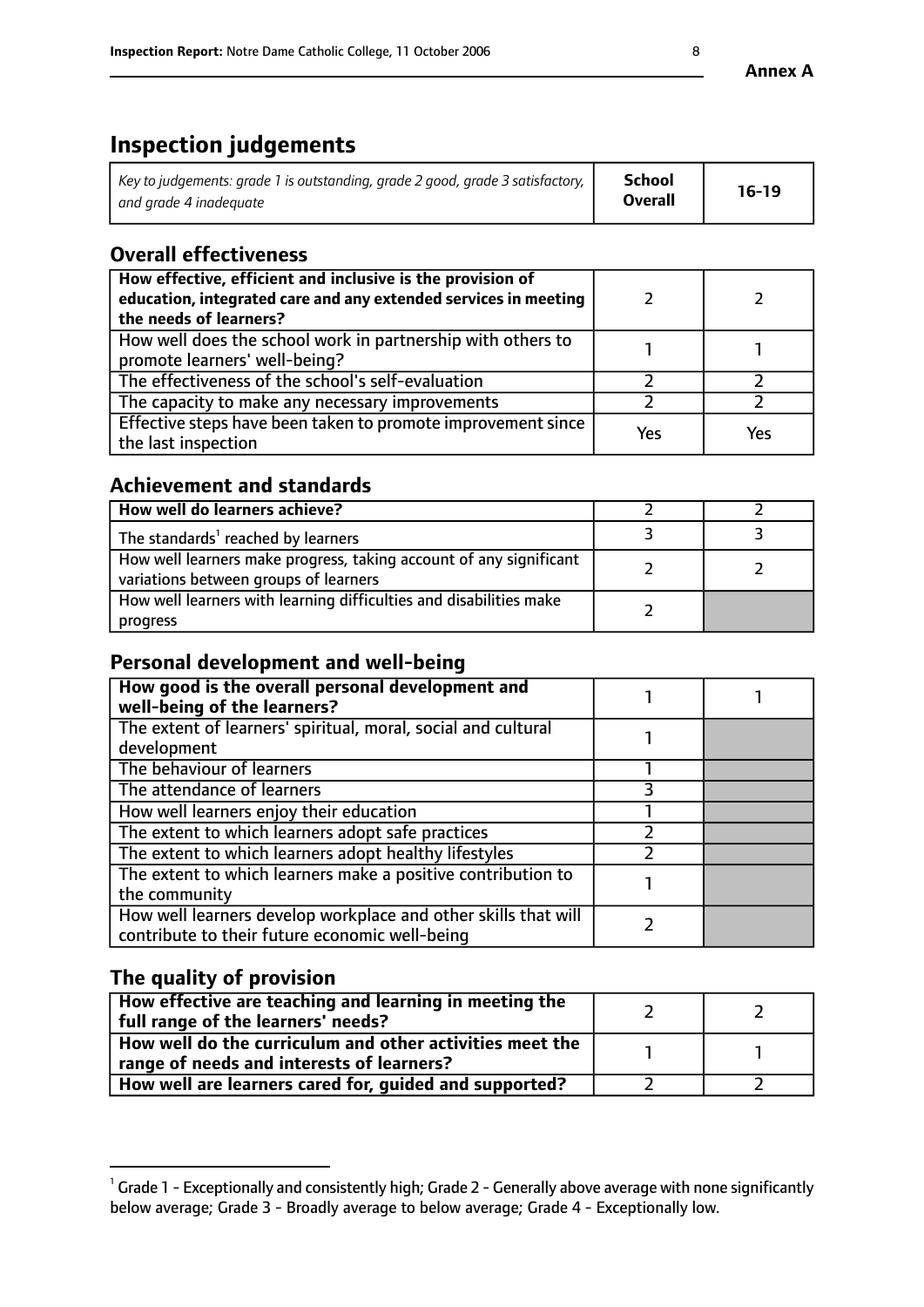# **Leadership and management**

| How effective are leadership and management in raising<br>achievement and supporting all learners?                                                 |     |            |
|----------------------------------------------------------------------------------------------------------------------------------------------------|-----|------------|
| How effectively leaders and managers at all levels set clear<br>direction leading to improvement and promote high quality of<br>care and education |     |            |
| How effectively performance is monitored, evaluated and<br>improved to meet challenging targets                                                    |     |            |
| How well equality of opportunity is promoted and discrimination<br>tackled so that all learners achieve as well as they can                        | 2   |            |
| How effectively and efficiently resources, including staff, are<br>deployed to achieve value for money                                             | 7   |            |
| The extent to which governors and other supervisory boards<br>discharge their responsibilities                                                     |     |            |
| Do procedures for safequarding learners meet current<br>qovernment requirements?                                                                   | Yes | <b>Yes</b> |
| Does this school require special measures?                                                                                                         | No  |            |
| Does this school require a notice to improve?                                                                                                      | No  |            |

**Annex A**